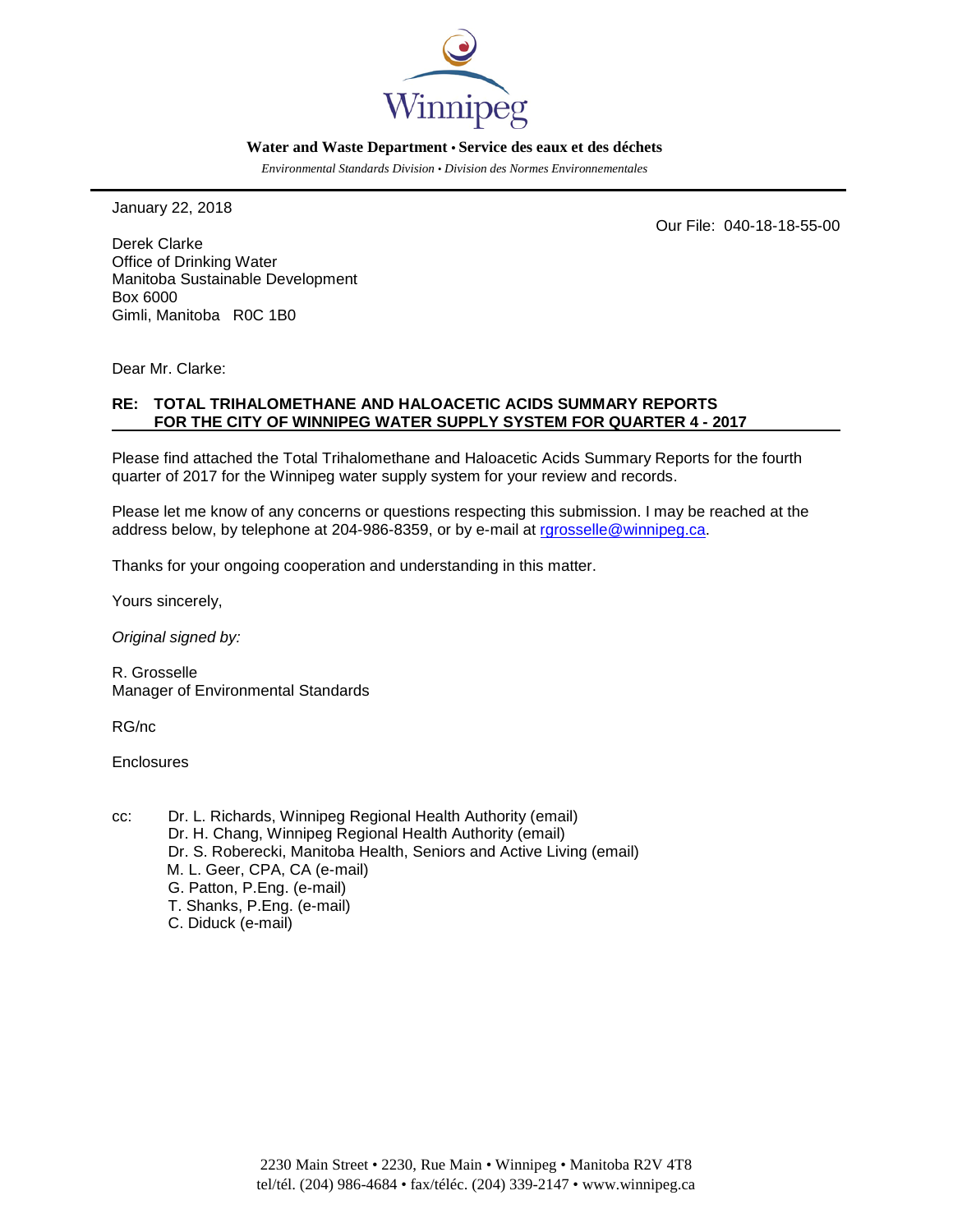# **CITY OF WINNIPEG WATER AND WASTE DEPARTMENTENVIRONMENTAL STANDARDS DIVISION**

# Total Trihalomethane Summary Report

**Reporting Period: Quarter 4 2017**

**License: PWS-09-412-01**

|                             | DISTRIBUTION SYSTEM THM RESULTS (ug/L) |              |       |              |              |       |
|-----------------------------|----------------------------------------|--------------|-------|--------------|--------------|-------|
| <b>SAMPLE DATE</b>          | <b>WC-12</b>                           | <b>WC-06</b> | NW-05 | <b>NE-09</b> | <b>SE-07</b> | SW-08 |
| Monday, February 13, 2017   | 35                                     | 35           | 35    | 36           | 36           | 33    |
| Monday, May 8, 2017         | 27                                     | 27           | 29    | 29           | 30           | 29    |
| Monday, August 8, 2017      | 47                                     | 49           | 47    | 48           | 51           | 45    |
| Monday, November 6, 2017    | 25                                     | 19           | 25    | 27           | 20           | 21    |
| <b>IRUNNING AVERAGE THM</b> | 34                                     | 33           | 34    | 35           | 34           | 32    |

### COMMENTS:

NS - NO SAMPLE NR - NO RESULT

#### **Methodology**

Analysis of Volatile Organic Compounds is by Headspace GC-MS, EPA Methods 5021A and 8260C.

| Report Compiled by:<br>H.Demchenko |                               | Approved in LIMS by: | C.Diduck         |  |
|------------------------------------|-------------------------------|----------------------|------------------|--|
|                                    |                               |                      |                  |  |
| File: WQR4                         |                               | Date Approved:       | January 19, 2018 |  |
|                                    | $\mathbf{u} \cdot \mathbf{v}$ | $-11111222$          |                  |  |

N:\Environmental Standards\Analytical Services\WQ Data\Routine Water Quality\2017\Quarterly THM\[Quarterly THM 2017.xlsx]THM Q4